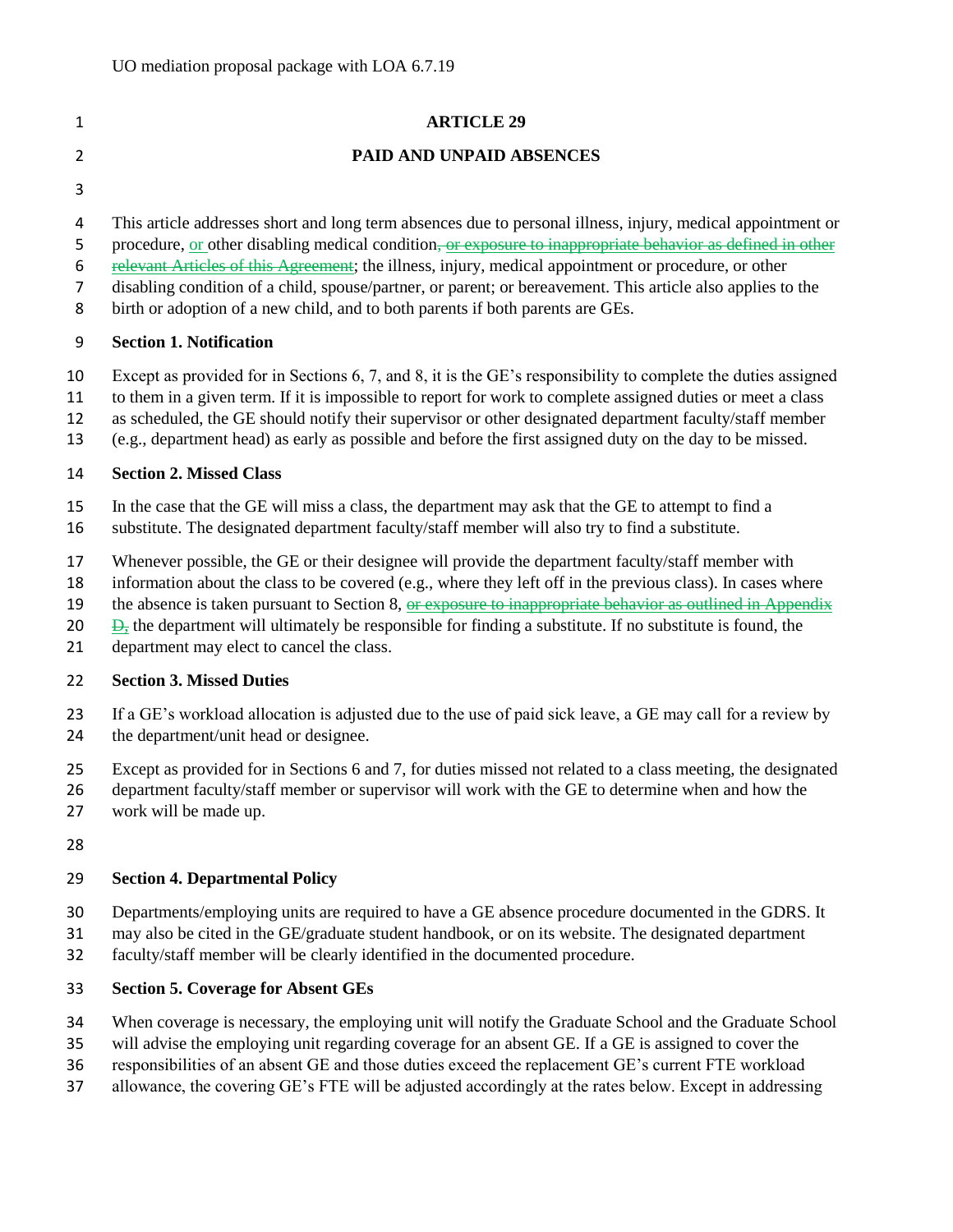- coverage needs resulting from absences pursuant to Section 7, no adjustments will be made that would
- cause a GE's appointment to exceed .49 FTE per term.
- Any GE who substitutes for 1) another GE who is on sick leave and 2) with notice of less than 24 hours will either receive:
- 42 1) hourly compensation at the overtime rate of 1.5 times the substitute's current GE pay rate
- 2) or will account for the hours within their regular work assignment if work as a substitute is specified in the workload allocation form, a relevant and specific job description in the department GDRS, or documented list of individual work duties for that GE.
- In no instance shall a GE be required to pay for a substitute.

## **Section 6. Graduate School Consultation**

- If a GE misses or is going to miss more than five days in a term, the GE or their designee must contact the
- Graduate School. The Graduate School will coordinate with the GE and employing unit on any
- adjustment due to the GE's absence. Prior to adjusting a GE's FTE, the following factors will be
- considered: (1) the duration of the absence, (2) the timing of the absence; (3) the GE's assignment; (4) the
- ability of the GE to perform assigned duties; (5) whether or not it is feasible to adjust the assignment of
- duties within the current term; (6) in the case of an absence pursuant to Section 7, whether or not it is
- feasible to adjust the assignment of duties over the course of the GE's full appointment period; and (7) the
- absence's impact on academic progress. Where feasible and taking into consideration the aforementioned
- factors, adjustments to FTE will be applied equitably across all employing units. If there is no adjustment
- of FTE under this section, the Graduate School will assist the employing unit and the GE in determining
- duty and workload allocation.

## **Section 7. Family and Medical Leave**

- When a GE will be absent for a period of greater than five (5) consecutive working days (one week), they
- 61 may be entitled to the Family and Medical Leave as described in this section. At the request of a GE, paid Parental Leave can be utilized before paid sick days.
- a) Eligibility
- Any GE who has been an employee of the University, as a GE, for at least one term preceding the term in which the leave is requested is eligible for leave according to the terms set forth in this section.
- b) Provision
- The GE shall be entitled to a total of twelve (12) work weeks of unpaid leave during any twelve- month
- period for one or more of the following reasons: (1) the birth of a child and in order to care for such child;
- (2) placement of child with GE for adoption or foster care; (3) the care of a spouse (or equivalent in
- accordance with Oregon state law), partner, child, or parent of the GE if a serious health condition exists;
- (4) a serious health condition of the GE which makes the GE unable to perform their duties. In cases
- where such leave is five (5) weeks or longer in a single term, such leave may be taken in conjunction with
- an academic leave of absence.
- 74 After exhausting sick leave (or before exhausting sick leave in the case of <del>paid p</del>arental leave), a GE who
- takes leave for one of these reasons has the right to shift duties and workload in a manner that allows the
- GE to take at least two weeks off (including sick leave) over the course of the GE's full appointment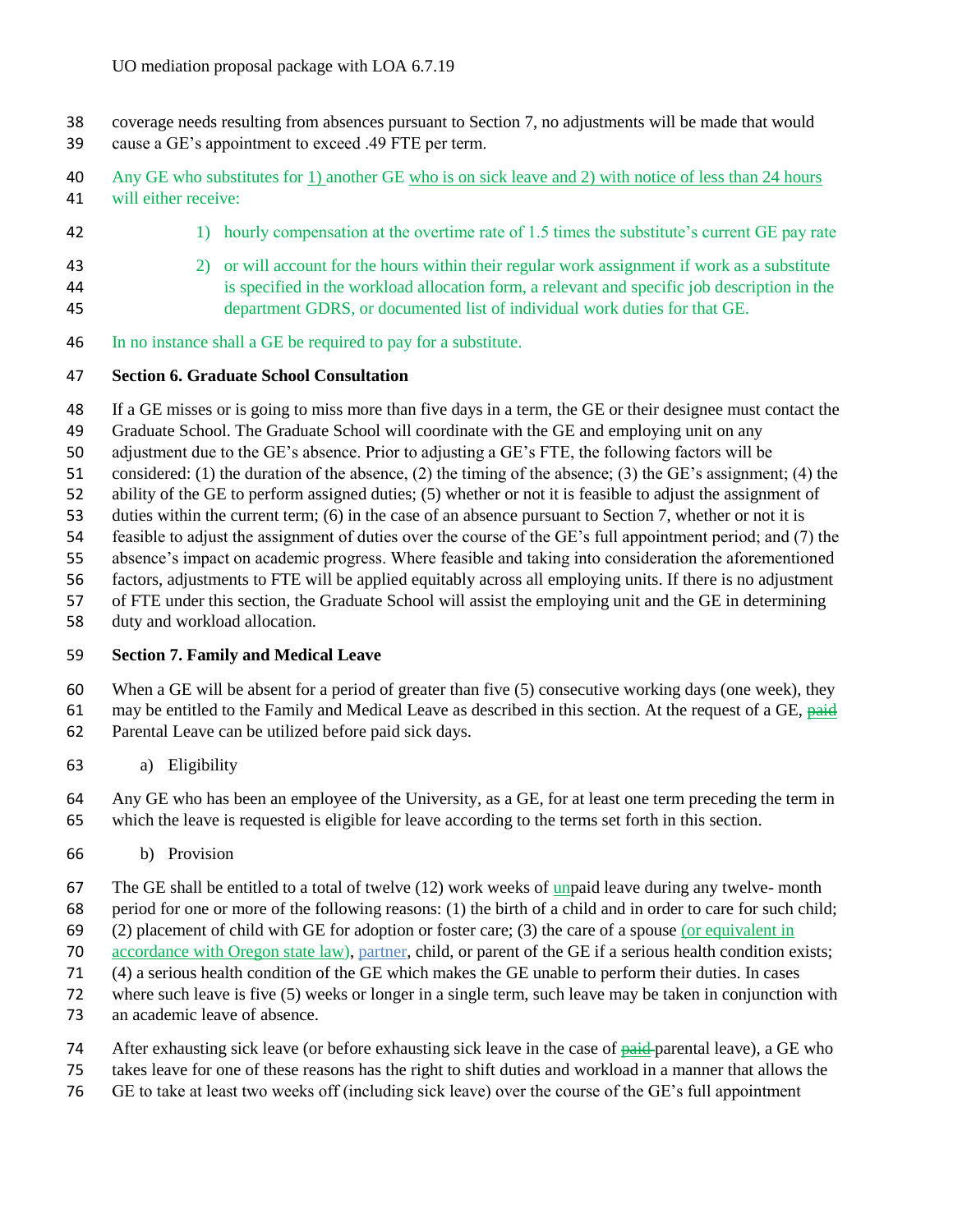- period. If a GE exercises this right, duty and workload allocation will be determined under Section 6 of
- this Article. The foregoing two sentences do not affect a GE's right under Section 6 to request additional adjustments to their duties and/or workload.
- c) Notice Requirement

 The GE shall provide their employer with written notice not less than thirty (30) days prior to the date of requested leave, if practicable. In the case of an emergency or unforeseen circumstance, the GE must give a verbal notice to their employer within twenty-four (24) hours of taking leave. In the case of a serious health condition, the University may request medical verification from a healthcare provider and the GE must provide such verification within fifteen (15) days of the request.

d) Benefits Retention

 GEs appointed at .27 FTE or less shall retain their tuition waiver and the University shall continue to pay health care premiums during the duration of the GE's leave if the GE remains enrolled and has or will have performed works representing a minimum of .14 FTE during the term in which family and medical

leave is taken. Salary will be adjusted to reflect changes in FTE.

 All other GEs will retain their tuition waiver and health care benefits if they have or will perform work representing a minimum of .16 FTE during the term in which family and medical leave is taken. Salary

- will be adjusted to reflect changes in FTE.
- e) Job Protection

After returning to work after taking leave under these provisions, a GE is entitled to be restored to the

position of employment held by the GE when the leave commenced, or an alternative position if the

position held no longer exists. This provision will not be applicable in the case where the GE returns in a

term under which they did not have an appointment or an expectation of such appointment with the

- University.
- f) Academic Leave of Absence

If a GE takes an academic leave of absence after the normal filing date for declaring on leave status, the

GE shall contact the Graduate School for assistance in obtaining a complete withdrawal for the term. A

GE who takes an academic leave of absence will lose their tuition waiver. A GE who takes an academic

leave of absence can maintain health benefits by paying COBRA premiums.

## **Section 8. Paid Sick Days**

- The parties agree that this section implements SB 454 effective January 1, 2016 and provides a benefit equal to or better than that required by the law.
- a) Eligibility
- GEs shall be eligible to use sick leave immediately upon accrual during any term in which a GE has an appointment.
- b) Work week
- Unless specified otherwise, a GE's work week is assumed to be made up of five consecutive days
- (Monday through Friday) with equal hours per day reflective of their assigned FTE.
- c) Accrual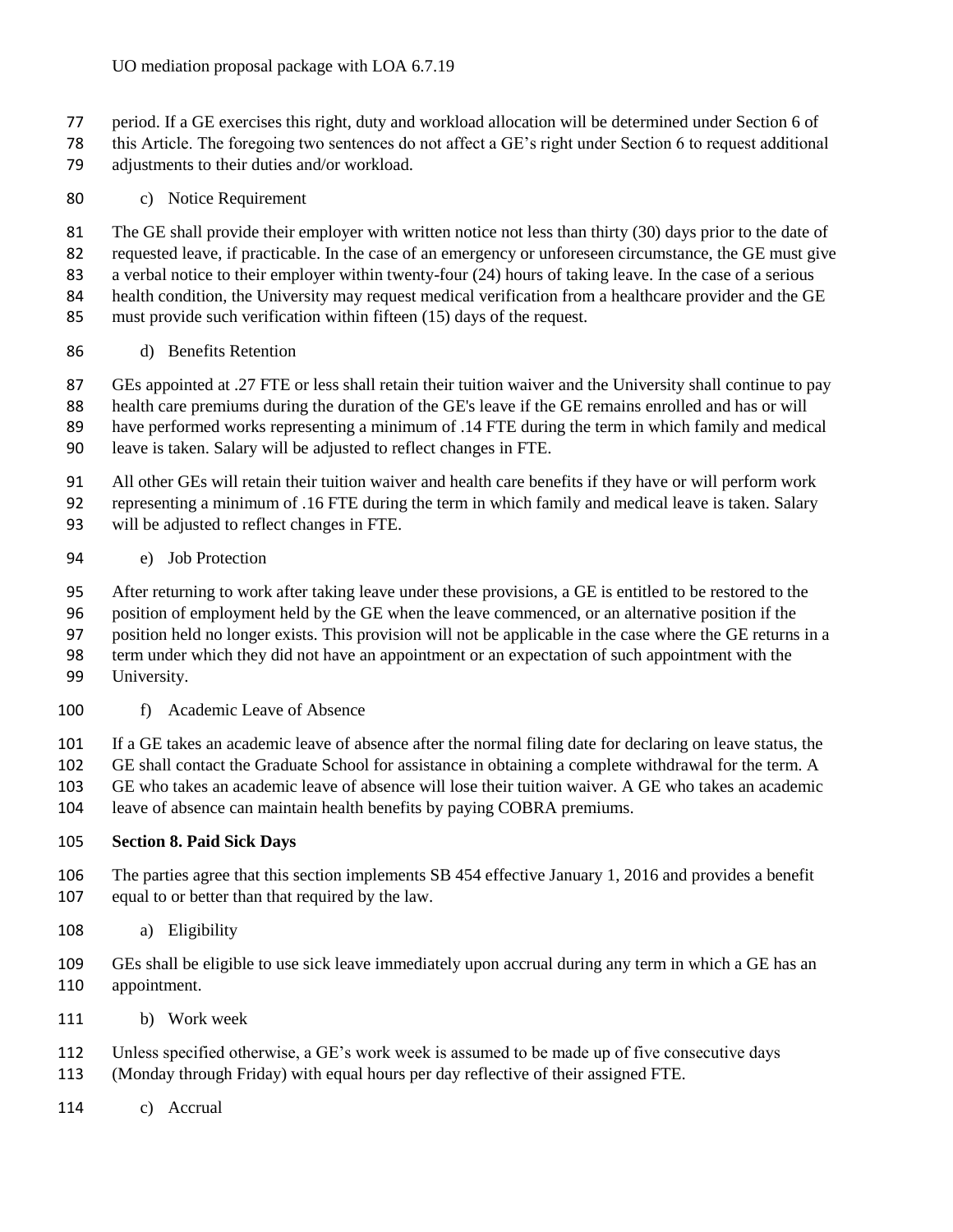## UO mediation proposal package with LOA 6.7.19

- 115 GEs accrue three (3) two  $(2)$  work days of paid sick leave for every term of paid GE work. At the time of
- 116 their first appointment as a GE, each GE shall also accrue two (2) additional sick days available for use on
- 117 the first working day of the term. During their first appointment in any school year, each GE shall also
- 118 accrue one (1) additional sick day. There shall be no waiting period before sick leave begins to accrue.
- Actual time worked and any time on approved paid leave shall determine the pro rata accrual of sick leave
- credits each month. All accumulated paid sick days can be utilized during any term of employment.
- d) Bank, Compensation

GEs can accrue a maximum of ten (10) work days of sick leave. There is no compensation for unused sick

leave at any time during or after employment and hours do not transfer to non-GE positions or other

institutions. When a GE uses sick leave they will be compensated at their current rate of pay. GEs cannot

- donate sick leave to other employees, and leave cannot be donated to GEs.
- e) Restoration

GEs who were previously employed by the University as a GE in good academic standing and/or on an

- approved leave from the graduate school within the past 730 days and return to a GE position shall have previously accrued and unused sick leave credits restored.
- f) Exhaustion
- 131 A GE who exhausts their sick leave may use request unpaid leave for absences.
- g) Use

GEs who have earned sick leave credits must use and must record the use of sick leave for any period of

absence during the member's regular work hours if the absence is due to the employee's illness, injury,

pregnancy-related illness or other conditions, medical or dental care, exposure to contagious disease, or

attendance upon members of the employee's immediate family (employee's parent(s), spouse or domestic

partner, spouse or domestic partner's parent(s), children, brother, sister, grandmother, grandfather, son-in-

law, daughter-in-law, or another member of the immediate household) where the employee's presence is

required because of illness; or for any period of absence that is due to a death in the immediate family of

140 the GE or in the immediate family of the GE's spouse or domestic partner.

- Sick leave may be taken in the event that a lawful public health authority declares an emergency relating to the GE's employment, their self-care, or the care of a family member.
- 144 Sick leave may be taken in the event that the GE is exposed to inappropriate behavior, seeks legal
- services, law enforcement services, or medical treatment relating to domestic violence, harassment, sexual assault, or stalking for themselves or a minor child.
- Sick leave may be taken in the event that the GE seeks legal services, law enforcement services, or
- medical treatment relating to domestic violence, harassment, sexual assault, or stalking for themselves or
- a minor child. In these cases, victim services and home relocations may also be covered by sick leave.
- A GE shall record sick leave use within a reasonable time of sick leave usage. There shall be no discipline for inadvertent failures to record hours, though the employer may request the record be updated.
- For the purpose of eligibility and utilization of sick days available,